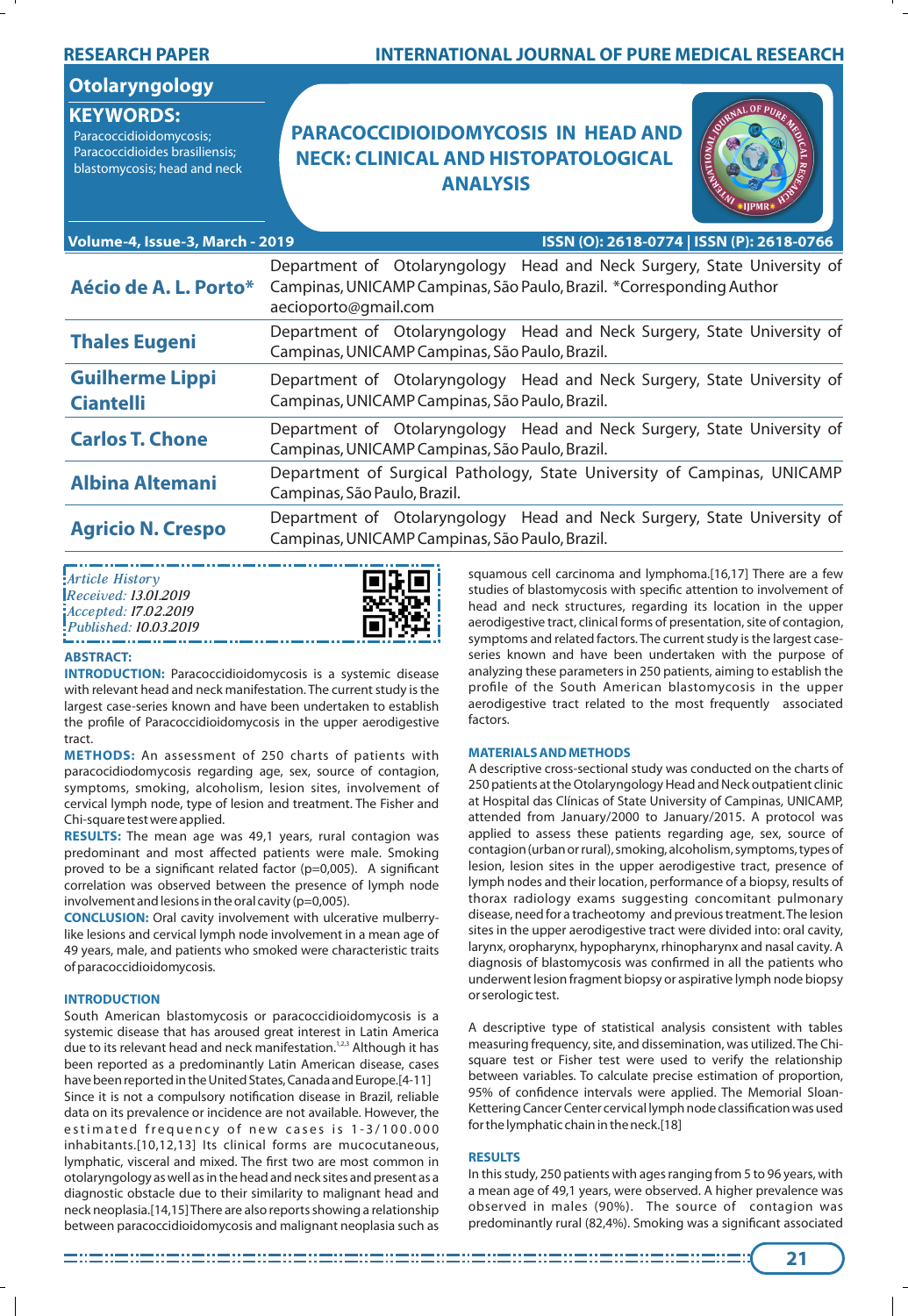# **INTERNATIONAL JOURNAL OF PURE MEDICAL RESEARCH**

factor (76,8%), but alcoholism (58%) could not be considered an associated factor of South American blastomycosis. The reason that these patients underwent an otolaryngologic referral was: diagnosis of cervical lymph node enlargement (20,4%), an evident lesion in the head and neck region (76,4%), and the need of a specialist evaluation of patients previously diagnosed with pulmonary blastomycosis (18,4%). The clinical condition revealed a mean weight loss of 7 kg (58,8%) as the most common symptom, followed by cough (42%), hoarseness (31,8%), pain (41,2%), dysphagia (26,8%), fever (24,4%), dyspnea (22%), odynophagia (19,2%) and sialorrhea (4%). The most common lesions were the ulcerative mulberry-like and vegetative plaques. Both types were found in 65,6% of the patients. Cervical lymph node involvement was observed in 132 patients (52,8%). Of these, 80 patients (81,1%) were bilateral and 18 (18,9%) were unilateral. In all cases the cervical lymph nodes were fibro-elastic and moveable. Data regarding location in the neck was undefined in eight patients. The most common cervical lymph node level was V (28,6%). Oral cavity lesion was the most common (44,8%), followed by oropharynx (32%), larynx (28%), nose (12%), hypopharynx (3,6%) and rhinopharynx (2%). A tendency was observed to an association between rural contagion and the presence of a laryngeal lesion (p=0.06). A significant correlation was observed between the presence of lymph node involvement and lesions in the oral cavity (p=0,005). However, no correlation was observed between the presence of cervical lymph mass and other lesion sites in the upper respiratory and Paracoccidioidomycosis in head and neck digestive tracts. All diagnoses were confirmed by fragment biopsies of lesions or fine needle aspiration.

This study observed that in 53 (21,2%) patients the mucosa of the upper aerodigestive tract was affected without lung involvement. The treatment of choice in 84,8% of patients was sulfametazolethrimetoprim (1640mg/360mg/day). Because of side effects, allergy or poor clinical response, 15,2% of patients were given ketoconazole (400 mg/day), amphotericin B (1 g/day) or sulfadimethoxine (1g/day). Only five patients required a tracheostomy due to obstruction of the upper respiratory airway. In two patients, tracheostomy was elective, while in the other three it was done as an emergency procedure and one of these procedures ended in death.

### **DISCUSSION**

Paracoccidioidomycosis is known to be more prevalent in males (14:1).[1,2,15,19]. Alcoholism and smoking are proven risk factors for Paracoccidioides brasiliensis [1,2,15,17], but in this study, only smoking presented a statistical importance. However, when smoking associated with lesions of upper aerodigestive tract and blastomycosis is suspected, a differential diagnosis for malignant neoplasia should be performed, particularly squamous cell carcinoma.[21] Our findings regarding the age of onset of disease between 30 and 50 years is similar to findings in literature.[1,2,10,12,15] A direct micologic study of the sample or biopsy of the mucosa, with 10% potassium hydroxide (KOH), allows the fungus to be visualized and the South American blastomycosis to be diagnosed. An optical microscopic study reveals peculiar characteristics, such as the presence of a double wall and the "pilot wheel appearance" caused by multiple micro-sporulation. A histopathologic examination of lesion fragment sections immersed in 10% formalin and later in paraffin stained with Gomori-Grocott methenamine silver is also diagnostic because it provides direct visualization of the fungus with the previously cited features.[15,22,23] Several serologic tests such as complement xation and agar gel precipitation (immunodiffusion, immunofluorescence, immunoelectrophoresis, agglutination, immunoenzymatic assays, Western blot and ELISA) are diagnostic for blastomycosis. These serologic tests have up to 100% of sensitivity and between 60 to 90% of specificity.[22,23] It is important to highlight the exclusive clinical appearance of the lymph nodal form of South American blastomycosis in children presented with adenopathy without lesions, with a fatality rate of 31% [25] Thus, otolaryngologists should also suspect South American blastomycosis when examining children with isolated cervical adenopathy. The ulcerative, ganglionic or mixed forms are found in the upper aerodigestive tract. According to the present classification, most patients presented with acute or sub-acute forms (young individuals) and the chronic form (adults). [26] The symptomatology (loss of weight, pain, hoarseness, cough, odynophagy and adenopathy) maybe be severe and simulate the evolution of a malignant neoplasia.[14,16] Although not statistically proven, a relationship exists between South American blastomycosis and malignant neoplasia such as Hodgkin's disease, squamous cell carcinoma of head/neck and lungs, undifferentiated metastatic carcinoma and leukemia.[16-18] In this study sample, was not observed a relationship between South American blastomycosis and malignant neoplasia. At present, there is a consensus that lung compromise represents a primary disease and that lesions in the head and neck regions are secondary.[1,3,8,15] However, in our study we found 53 (21,2%) patients presented with clinical manifestations only in the upper aerodigestive tract without evidence of pre-existing or concomitant lung disease. Since those patients presented exclusive otolaryngological manifestations, they could be reclassified as a unifocal extrapulmonary disease or a unifocal otolaryngologic form, going against what is usually observed. The first characteristic lesion of paracoccidioidomycosis in the oral mucosa was described by Aguiar Pupo and confirmed by Nova in 1940.[26] This author classified the otolaryngologic form of South American blastomycosis as: typical erosive papules (mulberry like); ulcerative, hypertrophic (inflammatory infiltration of the lips and jugal mucosa); and occult tonsillitis (adenopathy and tonsillitis). The tegumentary forms may disseminate to the nasal vestibule and rhinopharynx. According to our findings, the ulcerative mulberrylike vegetative lesion is very common in paracoccidioidomycosis, but there are uncharacteristic ulcerative and infiltrative lesions as well. Differential diagnoses for these lesions are tuberculosis, syphilis, leishmaniosis and malignant neoplasia.[15,27]. We found that 52,8% of our patients had cervical adenopathy, generally bilateral (81,1%) and most commonly affecting the level V. Contrary to the literature, only lesions in the oral cavity demonstrated statistical relationship with the presence of cervical adenopathy (p=0.005). The numerical values for other sites probably were not significant due to the size of the sample. According to the literature, most frequently affected sites in paracoccidioidomycosis involves the lungs, oropharynx and cervical lymph nodes.[6,15,28] Laryngeal blastomycosis involvement may result in obstruction of the upper airways that may even require a tracheostomy. Lymph node involvement occurs via regional lymphohematogenesis or lymphatic network and could be present at any stage of the disease or even act as a reservoir for future post-treatment dissemination. [28] Fine needle aspiration biopsy of the lymph node is enough for a diagnosis of blastomycosis with lymph node involvement.[28,29] The therapy of paracoccidioidomycosis should include general measures and treatment of immunologic depression, malnutrition and infection. Specific therapy is conducted in two phases: attack with antifungal drugs such as sulfonamides derivatives (sulfadoxin 2000mg/day; sulfamethoxazole-trimethoprim (SMX-TMT ) 1640mg/360mg/day), derivatives of azoles (ketoconazole 200- 400md/day; itraconazole 100-400mg/day; Fluconazole 300-400 mg/day) or amphotericin B (1.5-1.75 mg/kg/day ) for six months and maintenance of some of these drugs for approximately 18 months.[30-32] In Brazil, the recommended treatment is SMX-TMT and it is freely distributed by the public health system.

The recommended posology is 480-960 mg every 8-12 hours, and the combination is available for oral or parenteral administration. The main disadvantage is the need for long term treatments (more than 12 months) in moderate and severe cases. Adverse events including hypersensitivity reactions, leucopenia, megaloblastic anemia and thrombocytopenia are described. Therapeutic failure was described in 5% of patients with low sulfadiazine serum concentrations due to genetic-related factors altering the liver metabolism (acetylador phenotype). [32] Several retrospective